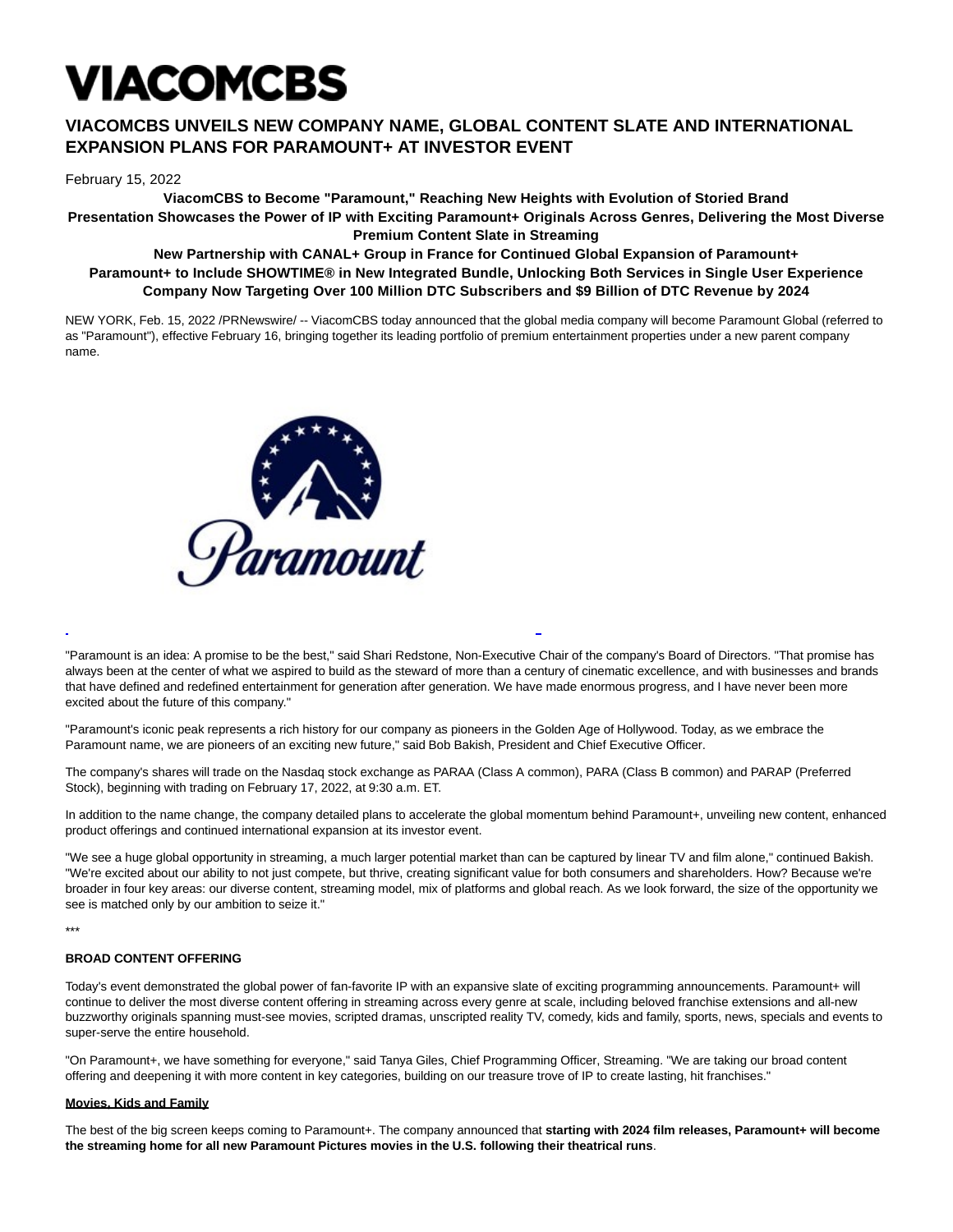- **A QUIET PLACE A Quiet Place Part III from John Krasinski**, is confirmed for theatrical debut in 2025. As previously announced, the next installment of **A Quiet Place** from director Michael Sarnoski, based on an original idea from Krasinski, is set for release on September 22, 2023.
- **SONIC THE HEDGEHOG** the first-ever original **live-action Sonic series**, featuring the character Knuckles, voiced by Idris Elba, **is in development to debut on Paramount+**, setting up the third film installment in the flagship franchise.
- **SPONGEBOB SQUAREPANTS UNIVERSE a further expansion of the SpongeBob universe is coming exclusively to Paramount+ with three brand-new movies** based on the show's original characters, with the first dropping in 2023. In addition, **a fourth SpongeBob release from Nickelodeon Animation is currently in development for theatrical release.**
- **STAR TREK**  the **next theatrical film, with Matt Shakman directing and J.J. Abrams producing, will feature the original cast and new characters.**
- **TEEN WOLF**  the first-ever original production from MTV Entertainment Studios and MGM's Orion Television, Paramount+ will reunite the original **Teen Wolf** cast for an exclusive full-length movie. Tyler Posey, Holland Roden, Shelley Hennig and Crystal Reed are set to reprise their iconic roles alongside Orny Adams, Linden Ashby, JR Bourne, Seth Gilliam, Colton Haynes, Ryan Kelley, Melissa Ponzio and Dylan Sprayberry. Additional names to be announced.
- **TEENAGE MUTANT NINJA TURTLES** a new era of TMNT-mania takes over in 2023 with a new animated take on the Turtles coming to theaters, produced by Point Grey Pictures' Seth Rogen and Evan Goldberg and directed by Jeff Rowe. **Nickelodeon Animation will fast follow that film with a series of exclusive movies for Paramount+ beginning in 2023, each centering on one of the property's storied villains in never-before-told tales.**
- **TRANSFORMERS** the next chapter begins with **Transformers: Rise of the Beasts** in 2023, where director Steven Caple Jr. and star Anthony Ramos, will lead the **first of three film installments** of the iconic Hasbro property. Additionally, the previously announced Untitled **Animated Transformers film,** a Paramount/eOne co-production **with Josh Cooley attached to direct, will debut in theaters on July 19, 2024.**

Other Kids and Family content announcements included updates to animated preschool favorites:

- **Blue's Big City Adventure** the now-announced animation/live-action hybrid title to this brand-new **Blue's Clues & You!** movie from Nickelodeon Animation is set to premiere later this year and follows host Josh and Blue as they head to New York City, with the help of Steve and Joe, to audition for a big Broadway musical.
- **Dora the Explorer**  the preschool return of the groundbreaking Latina heroine in an all-new CG-animated series produced by Nickelodeon Animation, and featuring the beloved characters, plus key modernization to the storytelling, debuts in 2023.

Additionally, an update in Kids and Family live-action programming included:

**Dora the Explorer** – in addition to the character's animated preschool return, now in development from Nickelodeon is the first-ever live-action **Dora the Explorer** series, inspired by the tone of Paramount Pictures' 2019 **Dora and the Lost City** of Gold theatrical release, with this new version for Paramount+ targeting the tween demo.

#### **Adult Animation and Global Unscripted**

Paramount+ doubles down on adult animation with new takes and news on two of the most successful and well-known IP in the history of the genre:

- **BEAVIS AND BUTT-HEAD**  the duo is back and stupider than ever in an **all-new series premiering across Paramount+ globally**. Alongside this fresh take, the **full 200+ episode Beavis and Butt-Head library** and previously announced new film, **Beavis and Butt-Head do the Universe**, will also arrive on the service.
- **SOUTH PARK the TV series will arrive on Paramount+ internationally as the exclusive SVOD home later this year with over 300 episodes.** Additionally, **South Park** will begin rolling out on **Paramount+ globally as the new exclusive SVOD home starting with Season 27 in 2024**, and the **full library is headed to Paramount+ U.S. in 2025.**

A fresh slate of global unscripted series, expanding industry-defining franchises, include:

- **All Star Shore** a competition docu-series that will feature 14 of reality TV's most iconic stars from around the world and television's biggest series – including **Jersey Shore Family Vacation**, **Love is Blind**, **RuPaul's Drag Race**, **Geordie Shore**, **Acapulco Shore**, **Bachelor in Paradise** and more – as they come together for an epic vacation at the ultimate **Shore** house in Gran Canaria, Spain, to battle it out for the grand prize and global bragging rights.
- **Ink Master**  the hit tattoo competition makes its premiere on Paramount+ in markets around the world with all-new episodes later this year. Featuring some of the nation's top tattoo artists battling it out in permanent ink for \$250,000 and the prized title of **Ink Master**, the competitors will test their technical skills and on-the-spot creativity in challenges unlike ever before.
- **The Challenge: War of the Worlds** winners from four new **Challenge** series **The Challenge: CBS** (working title), **The**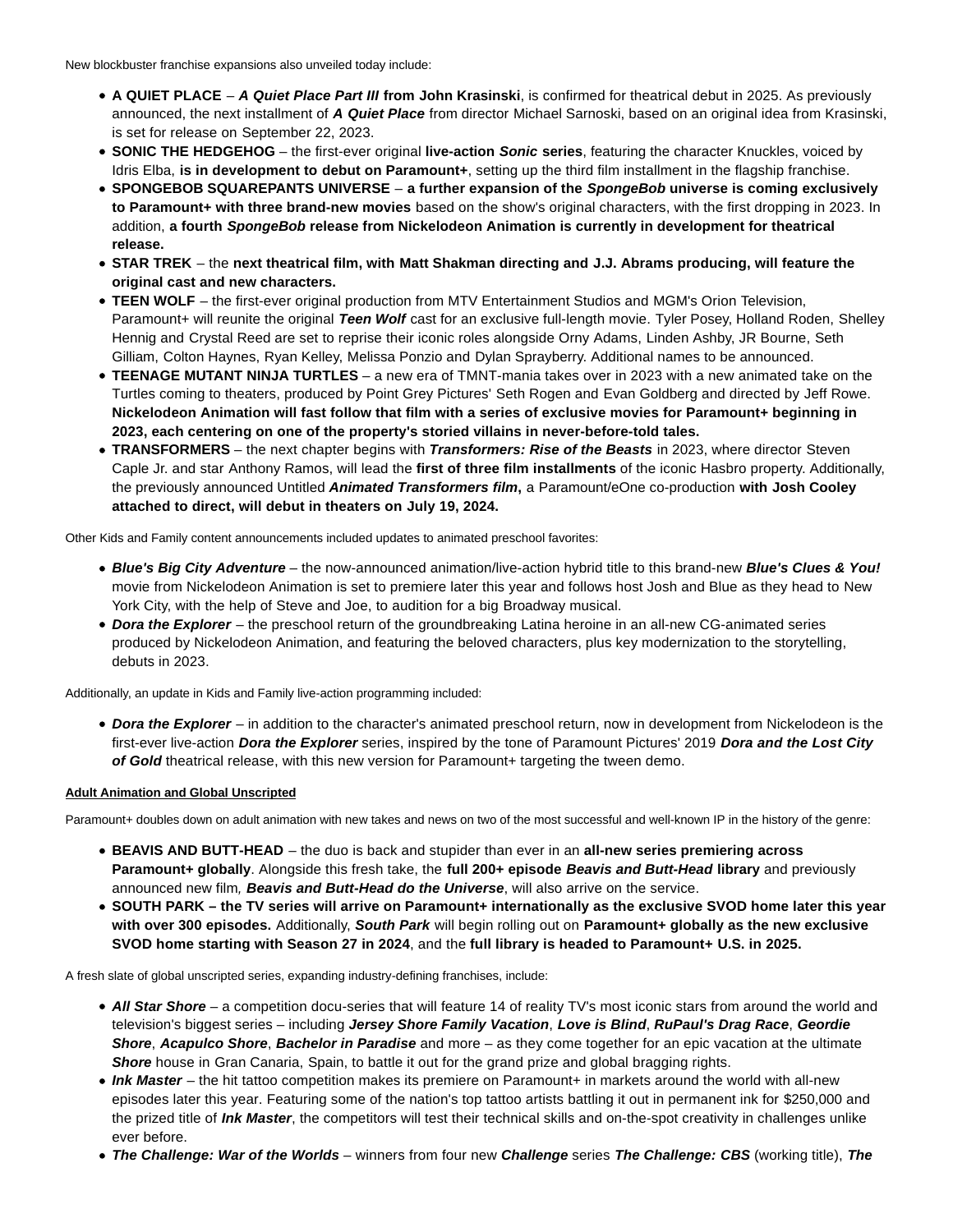**Challenge: Argentina**, **The Challenge: Australia** and **The Challenge: U.K.** will advance to the first-ever globally connected tournament, **The Challenge: War of the Worlds**, and battle for the title of **Challenge World Champion**.

**The Real World Homecoming: New Orleans** – the third installment of the hit original unscripted series will reunite original New Orleans cast members David "Tokyo" Broom, Melissa Howard, Jamie Murray, Danny Roberts, Matt Smith, Julie Stoffer and Kelley Wolf in "The Big Easy." In addition, the original season of **The Real World: New Orleans** will be available to stream on Paramount+ beginning in April.

In addition to these all-new titles, **seven upcoming iterations from THE SHORE** franchise will launch on Paramount+ in territories around the globe, including **Argentina Shore**, **Colombia Shore** and **Australian Shore**, with more cities to be announced.

And, the following top-performing reality series have been renewed for Paramount+: **Queen of the Universe**, **RuPaul's Drag Race All Stars** and **The Challenge: All Stars**. Internationally, global phenomenons **Acapulco Shore**, **Geordie Shore: Return of the OGs** and **Rio Shore** have also been renewed.

#### **Global Scripted**

The Taylor Sheridan universe continues to expand with new chapters of the Dutton family drama with a new original from the **Yellowstone** co-creator announced today:

**1932** – the next chapter of the **Yellowstone** origin story is ordered. Produced by MTV Entertainment Studios and 101 Studios, **1932** will follow a new generation of Duttons during the time of western expansion, Prohibition and the Great Depression.

Additionally, casting and production updates were included for the following highly anticipated series:

- Land Man Academy Award® winner Billy Bob Thornton has been tapped to lead the upcoming series as a crisis manager for an oil company. Land Man will be executive produced by Taylor Sheridan and David C. Glasser, Ron Burkle, Bob Yari, David Hutkin and Geyer Kosinski. The series will also be executive produced by Dan Friedkin, Jason Hoch, Scott Brown, and Megan Creydt.
- **Lioness**  Zoe Saldaña will play 'Joe,' a strong-willed, hard-nosed, station chief of the CIA's Lioness Program, and the show will be executive produced by Taylor Sheridan, David C. Glasser, Ron Burkle, Bob Yari and David Hutkin. Tom Brady will also serve as executive producer and showrunner. Nicole Kidman, with her production company Blossom Films, Zoe Saldaña, Geyer Kosinski, and Jill Wagner are also set to executive produce.
- **Tulsa King**  previously announced and starring Sylvester Stallone, production begins March 2022 and the series will premiere this Fall.

New expansions of the most popular prime-time entertainment include:

- **NCIS: Sydney** a new original series from one of the biggest and most successful global franchises. The series, which is slated for 2023, will feature local stories with Australian actors and producers, and will be filmed in one of the world's most scenic harbor cities. Shane Brennan, the Aussie creator of **NCIS: Los Angeles**, is attached.
- **SEAL TEAM MOVIE**  CBS will also expand the storytelling universe for the hit Paramount+ drama **SEAL Team**, producing a stand-alone movie for the streaming service.

Upcoming international hits in the making include:

- **A Gentleman in Moscow (UK)**  based on the best-selling novel by Amor Towles, this drama series tells the story of Count Rostov who, in 1922, finds himself stuck in Moscow and on the wrong side of history. The Communist Party agrees to let him live but he is never allowed to set foot outside the Metropole Hotel until the day he dies. Co-produced by ViacomCBS International Studios (VIS) and eOne.
- **Sexy Beast (UK)** the prequel series, based on the hit cult classic film of the same name, begins with Gal Dove and Don Logan just as they descend into the seductive madness of the London criminal world during the vibrant and volatile 1990s. At its core, this is a love story between two men -- à la Butch Cassidy and the Sundance Kid. In association with VIS, produced by Chapter One, with showrunner Michael Caleo (The Sopranos).
- **Simon Beckett's The Chemistry of Death (Germany)**  a thrilling, psychological crime series based on Simon Beckett's bestselling novels following forensic anthropologist Dr. David Hunter. Written by BAFTA-winning screenwriter Sukey Venables Fisher (Electricity, Unconditional) and directed by Richard R. Clark (War of the Worlds, Versailles, Outlander), the series will be shot in the UK. Producing partners are Nadcon Film and Cuba Pictures, in association with VIS.
- **Yonder (South Korea)**  set in 2032, **Yonder** is an unknown space designed for the dead to be able to live on by uploading memories of their lifetime from their brain. The story unfolds as a man receives a message from his deceased wife, inviting him to the unknown space, 'Yonder'. The drama/science-fiction series raises questions about life and death and what it means to have eternal happiness as humanity comes face to face with a world created by advancements in science technology. Presented by TVING (CJ ENM's streaming platform) and ViacomCBS, produced by Doodoong Pictures and CJ ENM, directed by Lee Joon-ik.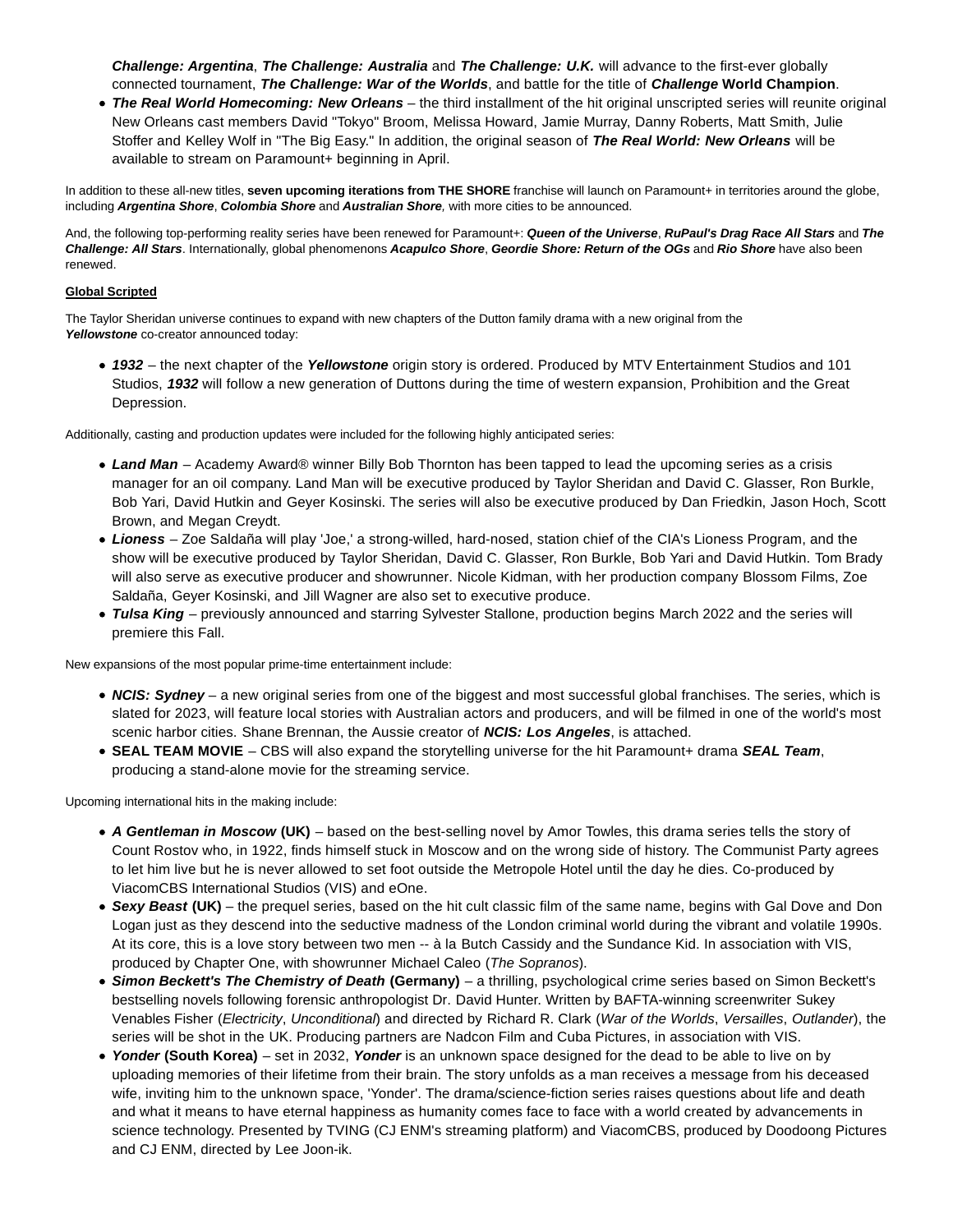These new titles join a growing roster of previously announced and highly-anticipated scripted series, including: **Fatal Attraction, Grease: Rise of the Pink Ladies**, **Rabbit Hole** and **The Offer.**

Additionally, **Season 2 renewals** for **Halo,** and international hits **Cecilia** and **Los Enviados (The Envoys)** were announced. **Season 2 of Super Pumped** and **Season 7 of Billions** for SHOWTIME were also ordered.

\*\*\*

#### **GLOBAL EXPANSION**

ViacomCBS will continue the global expansion of Paramount+ in 2022. The company announced today that Paramount+ will make its debut in France as an exclusive bundle with CANAL+ Group, giving subscribers immediate access to Paramount+ through the country's largest provider. Paramount+ will also be available on an a la carte and direct-to-consumer basis in the French market.

"We're continuing to leverage our global footprint and long-standing relationships to expand Paramount+ into new markets with enormous potential quickly and economically," said Tom Ryan, President and CEO, Streaming.

With Paramount+ and SkyShowtime, the company will have streaming services available in more than 60 markets across the UK, Latin America, Canada, Australia, South Korea, the Caribbean and all major markets in Europe by the end of this year. In 2023, the company will look to Asia, Africa and the Middle East, building on Paramount+'s strong momentum to grow its presence in every region of the world.

\*\*\*

#### **NEW PARAMOUNT+ AND SHOWTIME INTEGRATED OFFERING**

Paramount+ subscribers will soon be able to enjoy SHOWTIME in a new integrated offering that pairs together both services in an unrivaled streaming collection of live and on-demand entertainment with critically acclaimed and boundary-pushing programming in a single user experience.

Starting this summer in the U.S., Paramount+ subscribers will be able to upgrade their subscription to a bundle that includes the SHOWTIME service through two plans, providing a huge range of content at an incredible value:

- \$11.99 for the Paramount+ Essential tier and SHOWTIME
- \$14.99 for the Paramount+ Premium tier and SHOWTIME

SHOWTIME will also remain available as a standalone premium OTT subscription service and through various third-party streaming platforms.

**\*\*\***

#### **CONTINUED MOMENTUM**

Paramount+ has exceeded the company's goals since its launch, and ahead of schedule, as the key driver of ViacomCBS' overall streaming growth. The company delivered more than 56 million total global streaming subscribers and 84% revenue growth in the direct-to-consumer segment in 2021.

As a result of its streaming momentum and incremental investments, the company is raising its global streaming subscriber goal from 65-75 million global streaming subscribers to more than 100 million subscribers by year-end 2024. The company is also raising its 2024 DTC revenue goal from \$6 billion to \$9 billion.

"In just one year, Paramount+ has outperformed all expectations," said Naveen Chopra, Executive Vice President, Chief Financial Officer. "Our powerful content, marketing and distribution engines drove explosive growth as further proof of our ability to establish a sustainable, large scale streaming business with a differentiated global playbook."

**\*\*\***

For more information and a replay of the investor event, visit *ir.viacomcbs.com/investorevent*.

\*Clic[k here f](https://c212.net/c/link/?t=0&l=en&o=3445311-1&h=3690788529&u=https%3A%2F%2Fviacom-my.sharepoint.com%2F%3Af%3A%2Fg%2Fpersonal%2Fcasey_moynagh_viacomcbs_com%2FEnA4KQsdMFpBveVuGFm_D6cBzRmFtdyT9uJ-6Htxz1DdsQ%3Fe%3DKglVoP&a=here)or image assets

\*Head to @ViacomCBS on Twitter to see all of today's announcements

#### **ABOUT VIACOMCBS**

ViacomCBS (NASDAQ: VIAC; VIACA), to be known as Paramount, is a leading global media and entertainment company that creates premium content and experiences for audiences worldwide. Driven by iconic studios, networks and streaming services, its portfolio of consumer brands includes CBS, Showtime Networks, Paramount Pictures, Nickelodeon, MTV, Comedy Central, BET, Paramount+, Pluto TV and Simon & Schuster, among others. The company delivers the largest share of the U.S. television audience and boasts one of the industry's most important and extensive libraries of TV and film titles. In addition to offering innovative streaming services and digital video products, ViacomCBS provides powerful capabilities in production, distribution and advertising solutions.

Live on February 16, 2022, please visi[t www.paramount.com a](https://c212.net/c/link/?t=0&l=en&o=3445311-1&h=2519532872&u=http%3A%2F%2Fwww.paramount.com%2F&a=www.paramount.com)nd @ParamountCo on Twitter for more information about the company.

VIAC-IR

View original content to download multimedia[:https://www.prnewswire.com/news-releases/viacomcbs-unveils-new-company-name-global-content](https://www.prnewswire.com/news-releases/viacomcbs-unveils-new-company-name-global-content-slate-and-international-expansion-plans-for-paramount-at-investor-event-301483170.html)slate-and-international-expansion-plans-for-paramount-at-investor-event-301483170.html